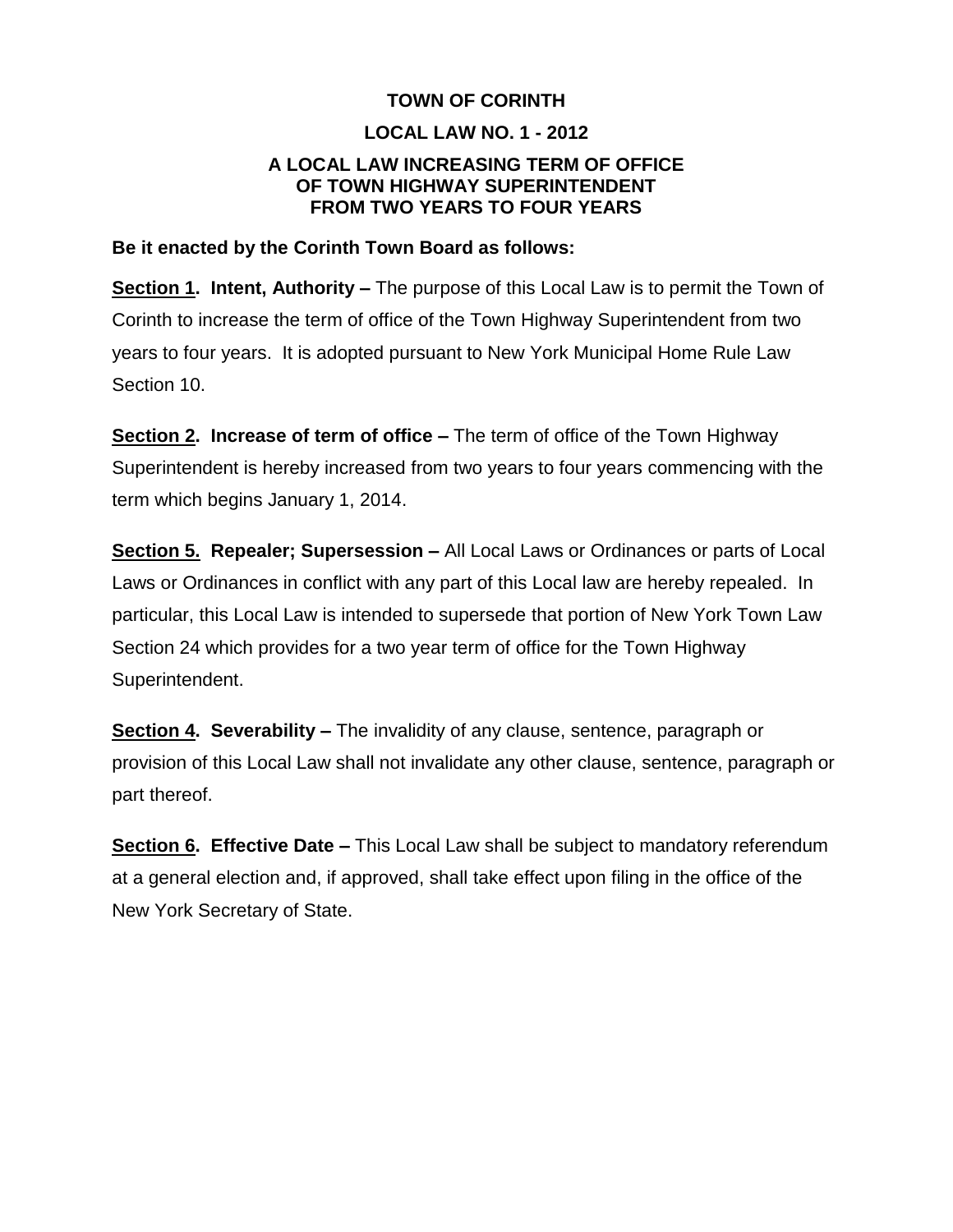# **TOWN OF CORINTH**

## **LOCAL LAW NO. 2 - 2012**

# **A LOCAL LAW INCREASING TERM OF OFFICE OF TOWN CLERK FROM TWO YEARS TO FOUR YEARS**

### **Be it enacted by the Corinth Town Board as follows:**

**Section 1. Intent, Authority –** The purpose of this Local Law is to permit the Town of Corinth to increase the term of office of the Town Clerk from two years to four years. It is adopted pursuant to New York Municipal Home Rule Law Section 10.

**Section 2. Increase of term of office –** The term of office of the Town Clerk is hereby increased from two years to four years commencing with the term which begins January 1, 2014.

**Section 5. Repealer; Supersession –** All Local Laws or Ordinances or parts of Local Laws or Ordinances in conflict with any part of this Local law are hereby repealed. In particular, this Local Law is intended to supersede that portion of New York Town Law Section 24 which provides for a two year term of office for the Town Clerk.

**Section 4. Severability –** The invalidity of any clause, sentence, paragraph or provision of this Local Law shall not invalidate any other clause, sentence, paragraph or part thereof.

**Section 6. Effective Date –** This Local Law shall be subject to mandatory referendum at a general election and, if approved, shall take effect upon filing in the office of the New York Secretary of State.